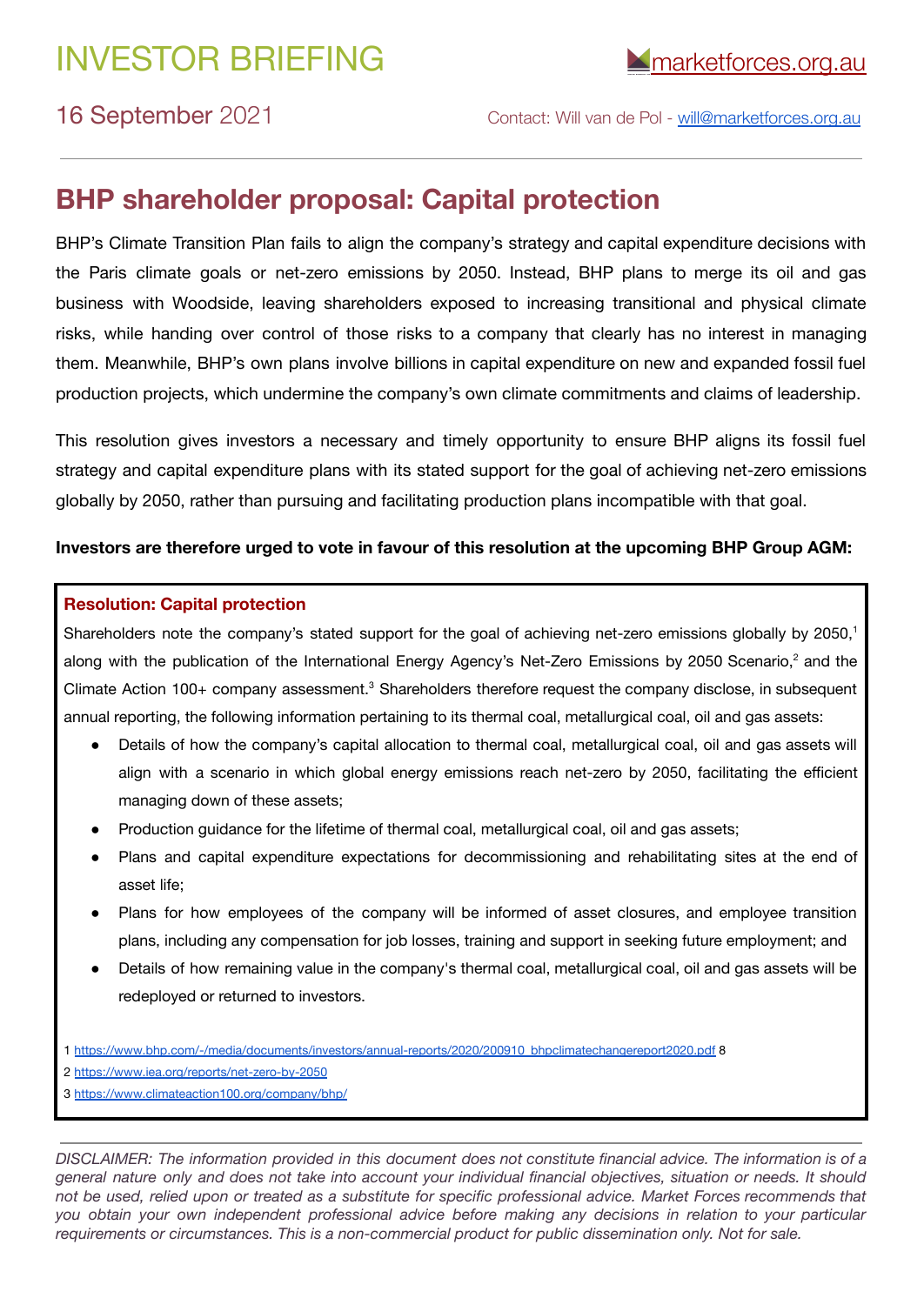## **Summary**

Recognising the unacceptable financial risks global warming poses, investors managing more than US\$43 trillion in assets have [committed](https://www.netzeroassetmanagers.org/) to the goal of net-zero greenhouse gas emissions by 2050 or sooner.

The rapid transition required to meet this goal presents material risks and opportunities for our company. The [International](https://www.iea.org/reports/net-zero-by-2050) Energy Agency's (IEA) seminal Net-Zero Emissions by 2050 Scenario (NZE2050) modelled to provide a 50% chance of limiting global warming to 1.5°C - highlights these risks, projecting steeply declining fossil fuel demand.

The likelihood of these risks materialising is rapidly increasing, with countries and entities representing more than 50% of global GDP having [committed](https://unfccc.int/climate-action/race-to-zero-campaign) to net-zero by 2050.

BHP has committed to work towards the climate goals of the Paris Agreement and net-zero by 2050. Its own [analysis](https://www.bhp.com/-/media/documents/investors/annual-reports/2020/200910_bhpclimatechangereport2020.pdf) demonstrates that, despite declines in demand for BHP's fossil fuel products, a 1.5°C warming scenario presents by far the most upside, compared to higher warming scenarios (p. [21](https://www.bhp.com/-/media/documents/investors/annual-reports/2020/200910_bhpclimatechangereport2020.pdf)).

Yet BHP threatens to waste capital on new fossil fuel exploration and production that is antithetical to achieving net-zero by 2050 and limiting warming to 1.5°C. The Climate Action 100+ investor initiative's [assessment](https://www.climateaction100.org/company/bhp/) confirms BHP's capital allocation plans are not aligned with the Paris Agreement's 1.5°C goal. The company's recent Climate [Transition](https://www.bhp.com/-/media/documents/investors/annual-reports/2021/210914_bhpclimatetransitionactionplan2021.pdf) Plan still fails to commit to this alignment. BHP's [capex](https://www.bhp.com/-/media/documents/media/reports-and-presentations/2021/210817_bhpresultsfortheyearended30june2021_presentation.pdf?la=en) plans include up to US\$17.5 billion on petroleum growth projects from FY22 to FY30 (p. [35-36\)](https://www.bhp.com/-/media/documents/media/reports-and-presentations/2021/210817_bhpresultsfortheyearended30june2021_presentation.pdf?la=en).

The [proposed](https://cdn-api.markitdigital.com/apiman-gateway/ASX/asx-research/1.0/file/2924-02407972-6A1045976?access_token=83ff96335c2d45a094df02a206a39ff4) merger of BHP's petroleum business with Woodside would leave shareholders exposed to increasing physical and transitional climate change risks via the Woodside shares they would receive in the deal. However, Woodside has demonstrated it has no interest in managing those risks by reducing production in line with global climate goals. Woodside is [pursuing](https://cdn-api.markitdigital.com/apiman-gateway/ASX/asx-research/1.0/file/2924-02407972-6A1045976?access_token=83ff96335c2d45a094df02a206a39ff4) even greater oil and gas growth plans than BHP (p. 25-27). The merger, as with BHP's plans to divest its remaining thermal coal and some metallurgical coal assets instead of responsibility managing them down over time, fails to address the reputation risks associated with avoiding responsibility for employee transition and site rehabilitation.

Rather than divesting to parties seeking to irresponsibly extend and expand production, which leaves shareholders exposed to stranded asset risk we cannot control or manage, BHP must manage its fossil fuel assets in line with its support for net-zero by 2050, ensuring reliable returns that can be redeployed on net-zero-aligned opportunities or returned to shareholders.

**Investors are therefore urged to vote in favour of this shareholder resolution, and against BHP's Climate Transition Plan.**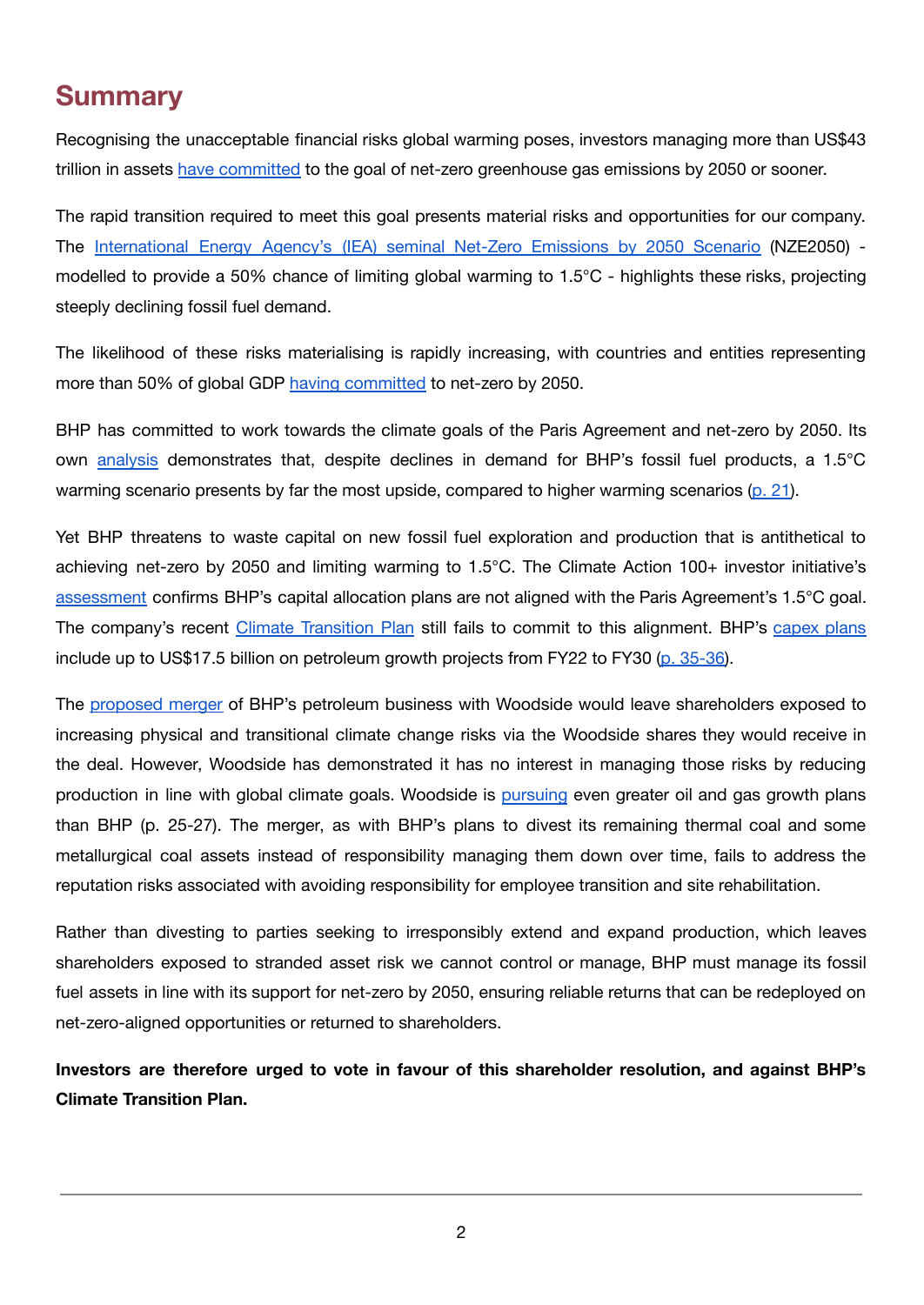# **Support for net-zero by 2050 undermined by strategy**

BHP's [Position](https://www.bhp.com/-/media/documents/investors/annual-reports/2020/200910_bhpclimatechangereport2020.pdf) on Climate Change states (p. 3): "The world must pursue the Paris Agreement goals with increased levels of national and global ambition to limit the impacts of climate change" and "We will… support emissions reductions in our value chain, and the economy-wide transitions necessary to meet the Paris Agreement goals". The company goes on to state  $(p, 8)$ : "We will continue to seek opportunities to collaborate with value chain partners, investors, researchers and governments to work towards net-zero emissions globally by 2050."

However, **BHP's plans to expand and extend fossil fuel production capacity conflict with its stated support for global climate goals**, regardless of whether BHP executes these plans itself or enables others to do so through divestment.

**This contradiction raises serious reputation risks for BHP, which has sought to position itself as a leader on climate action**. The expansion of the fossil fuel sector also raises both transitional and physical climate-related risks for BHP and its shareholders.

# **Transition plan inadequate**

Without any plans to take responsibility for managing down coal, oil, and gas production, nor a commitment to align capex and strategy with net-zero by 2050 or the Paris climate goals, BHP's [Climate](https://www.bhp.com/-/media/documents/investors/annual-reports/2021/210914_bhpclimatetransitionactionplan2021.pdf) [Transition](https://www.bhp.com/-/media/documents/investors/annual-reports/2021/210914_bhpclimatetransitionactionplan2021.pdf) Plan falls well short of investors' expectations and the company's claims of climate leadership.

Despite its stated support for the Paris Agreement, BHP has until now only used scenarios consistent with the failure of Paris (2.5°C and 3°C of warming) as inputs to its strategic planning (p. [19](https://www.bhp.com/-/media/documents/investors/annual-reports/2020/200910_bhpclimatechangereport2020.pdf)). The new [Climate](https://www.bhp.com/-/media/documents/investors/annual-reports/2021/210914_bhpclimatetransitionactionplan2021.pdf) [Transition](https://www.bhp.com/-/media/documents/investors/annual-reports/2021/210914_bhpclimatetransitionactionplan2021.pdf) Plan states "We intend to systematically integrate one or more Paris-aligned scenarios (including 1.5°C scenarios) into our strategy and capital prioritisation processes beginning in FY2022" (p. [19](https://www.bhp.com/-/media/documents/investors/annual-reports/2021/210914_bhpclimatetransitionactionplan2021.pdf)).

**This commitment does not guarantee Paris-aligned strategy and capital decision-making, as Paris-aligned scenario(s) will not necessarily be given any more weight than the 2.5°C and 3°C scenarios the company already relies on.**

Scope 3 emissions make up 96% of BHP's total reported emissions [\(p.](https://www.bhp.com/-/media/documents/investors/annual-reports/2021/210914_bhpclimatetransitionactionplan2021.pdf) 5), with 29% of those (116.2 MtCO<sub>2</sub>e) coming from the end use of the company's thermal coal, metallurgical coal, oil and gas products in FY21 (p. [13](https://www.bhp.com/-/media/documents/investors/annual-reports/2021/210914_bhpclimatetransitionactionplan2021.pdf)). To cut real world emissions generated by these products at the scale required to align with global climate goals, production must decline.

Yet BHP plans to pursue and facilitate further fossil fuel expansion, including extending the lifetimes of coal mines, sanctioning new and expanded petroleum projects, and divesting assets to companies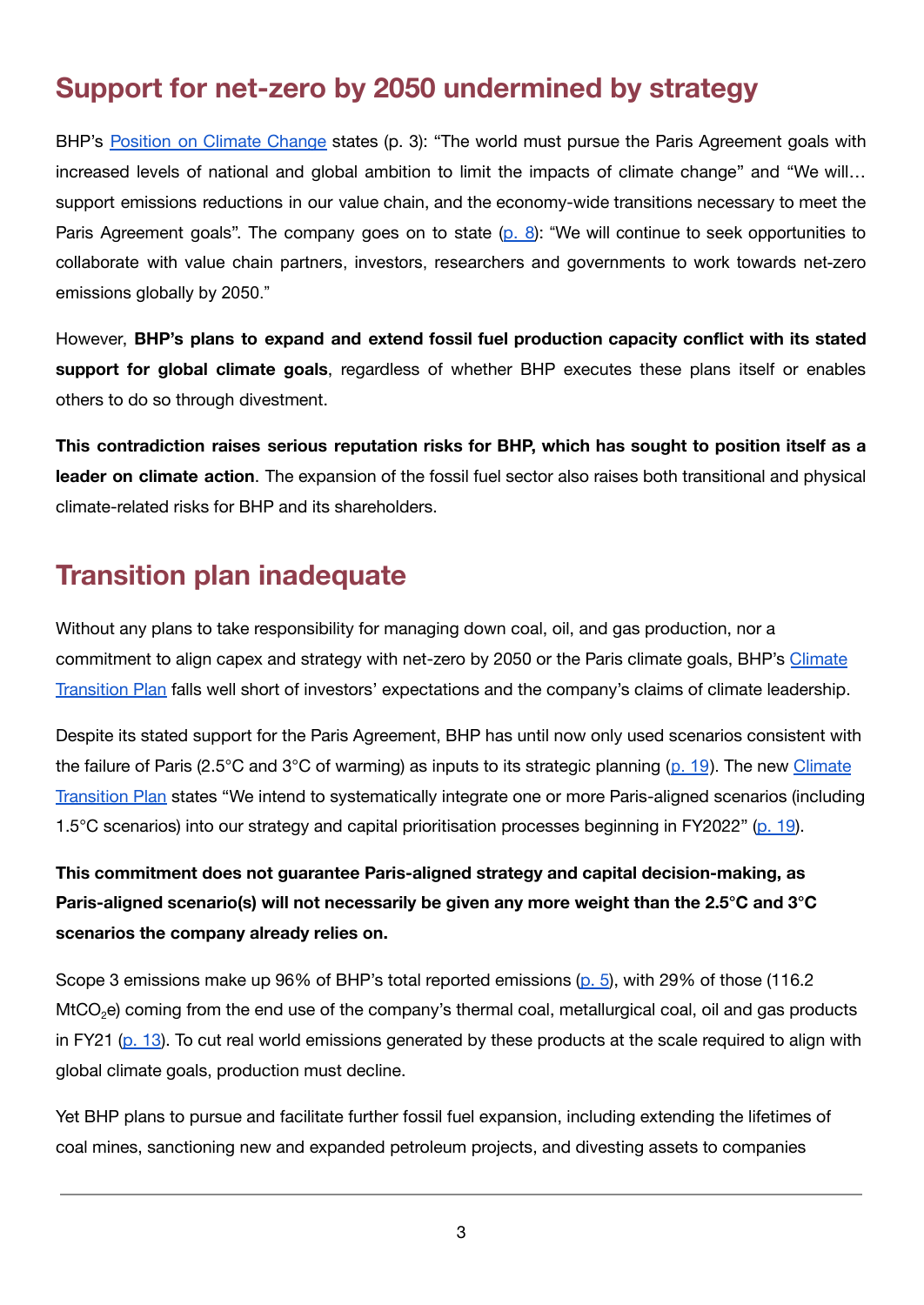seeking to further increase production. These plans belie the claims of climate leadership repeated throughout the Climate Transition Plan.

BHP states (p. [20\)](https://www.bhp.com/-/media/documents/investors/annual-reports/2021/210914_bhpclimatetransitionactionplan2021.pdf): "Social value is the positive contribution we make to the environment and society. It goes hand in hand with financial value in our decision-making, and we believe this approach is in the long-term best interests of shareholders." **However, the company's plans regarding coal, oil and gas threaten to destroy its social value by avoiding responsibilities such as real world emission reductions, employee support, and site remediation.**

# **Transition risks and opportunities**

**Achieving net-zero emissions by 2050 means the world cannot accommodate any new or expanded coal, gas or oil production projects**. The CO<sub>2</sub> emissions embedded in existing and under-construction fossil fuel projects is more than double the IPCC's 1.5°C carbon [budget.](http://priceofoil.org/2018/10/17/the-skys-limit-ipcc-report-15-degrees-of-warming/)

Even the traditionally conservative IEA has recognised this. In its [landmark](https://www.iea.org/reports/net-zero-by-2050) roadmap for the global energy sector to reach net-zero emissions by 2050, the IEA has made it clear that no expansion of fossil fuel production - including thermal coal, metallurgical (or coking) coal, oil and gas - is consistent with this goal.

**In the IEA's [NZE2050](https://www.iea.org/reports/net-zero-by-2050) scenario (p. 21):**

- **● "There is no need for investment in new fossil fuel supply in our net zero pathway"**
- **● "Beyond projects already committed as of 2021, there are no new oil and gas fields approved for development in our pathway, and no new coal mines or mine extensions are required"**
- **● "Unabated coal demand declines by 98% to just less than 1% of total energy use in 2050. Gas demand declines by 55%... and oil declines by 75%"**





Source: [IEA Net Zero by 2050, May 2021](https://iea.blob.core.windows.net/assets/beceb956-0dcf-4d73-89fe-1310e3046d68/NetZeroby2050-ARoadmapfortheGlobalEnergySector_CORR.pdf), p. 101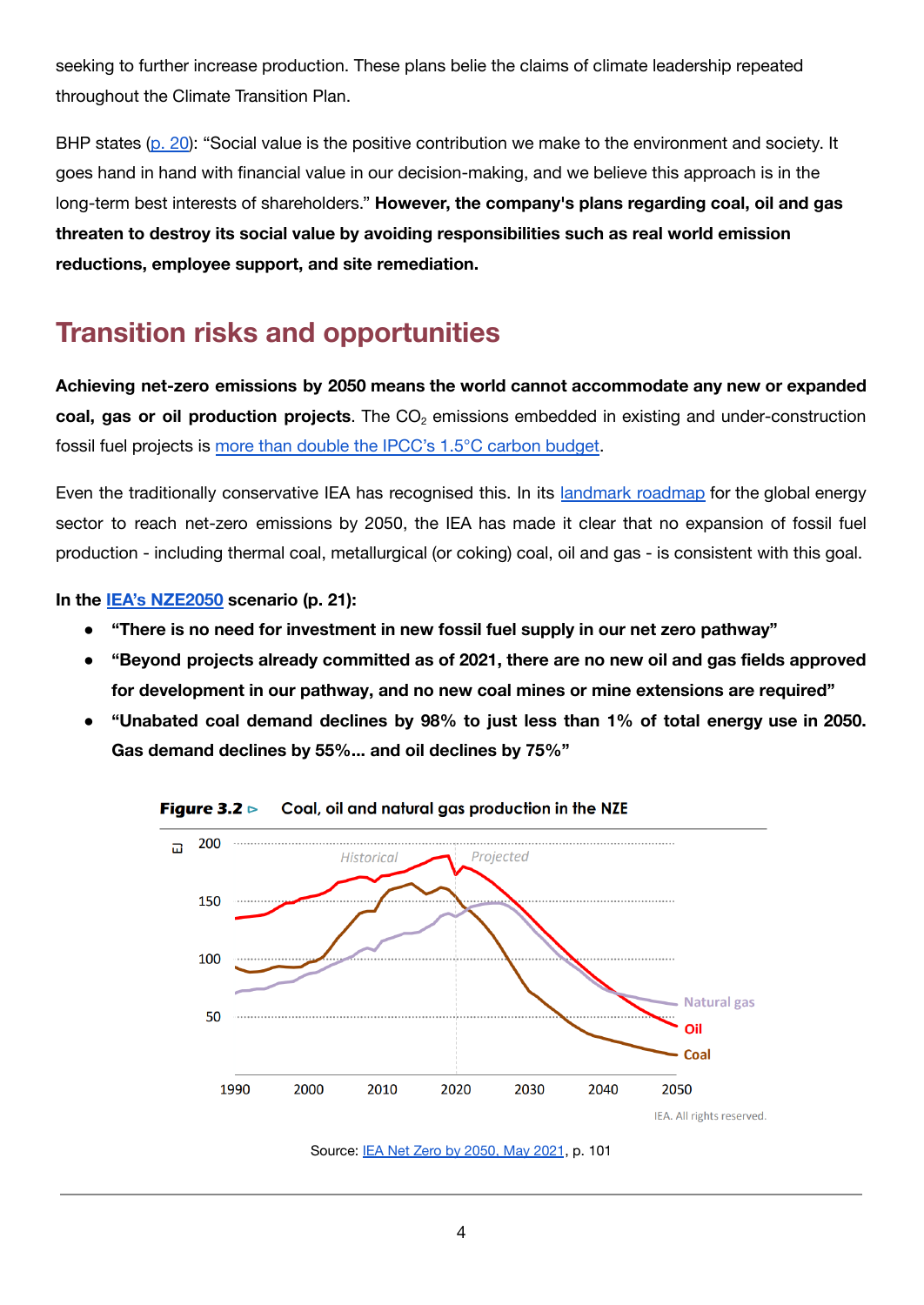Despite the projected falls in coal, oil and gas demand, BHP's own [analysis](https://www.bhp.com/-/media/documents/investors/annual-reports/2020/200910_bhpclimatechangereport2020.pdf) (p. 13-21) demonstrates a 1.5°C warming scenario presents by far the most upside for BHP, compared to 2.5°C, 3°C, and 'Climate Crisis' scenarios.



#### Figure 8. Rolling present value (1) relative to Central Energy View



**This analysis shows BHP can make the most of climate change transition opportunities and minimise transition risks by aligning its strategy and capex plans with a 1.5°C scenario, and doing everything within its power to ensure this outcome is achieved.**

### **Increasing stranded asset risk**

Despite the NZE2050 findings and BHP's own scenario analysis, and in contradiction of the company's support for global climate goals, it plans to waste capital on new fossil fuel exploration and production, antithetical to a net-zero by 2050 outcome.

This is likely due to the fact that our company "uses the [3°C] [Central](https://www.bhp.com/-/media/documents/investors/annual-reports/2020/200910_bhpclimatechangereport2020.pdf) Energy View and [2.5°C] Lower Carbon View as inputs to our [planning](https://www.bhp.com/-/media/documents/investors/annual-reports/2020/200910_bhpclimatechangereport2020.pdf) cases" (p. 19).

**BHP has thereby aligned planning and strategy decisions with these higher warming scenarios, in which its asset portfolio would be significantly less valuable, and the global economy fails to meet the Paris Agreement's climate goals.**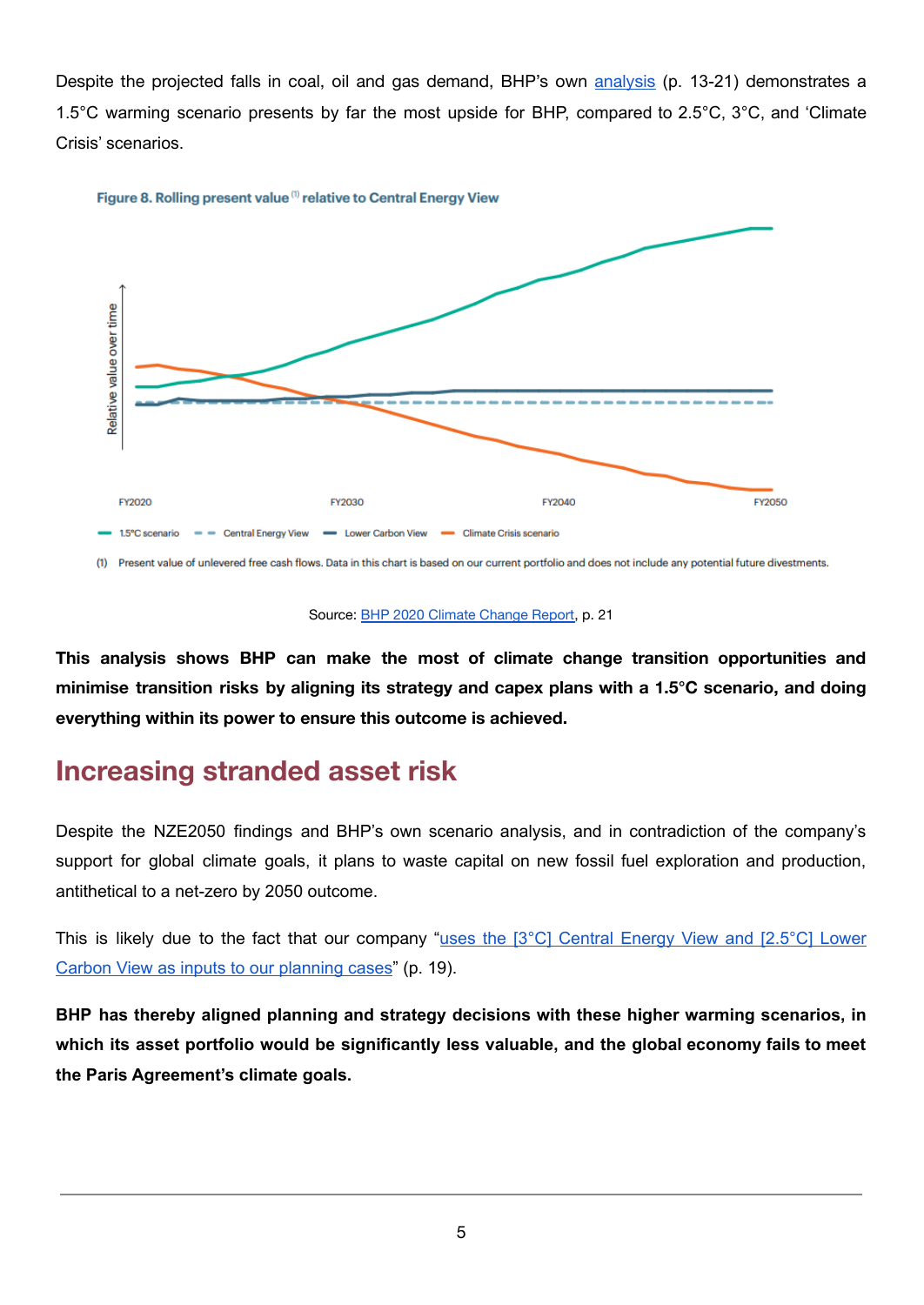As discussed above, the commitment to integrate one or more Paris-aligned scenarios into planning does not mean strategy and capex will be aligned with these scenarios, only that they will be considered along with scenarios consistent with the failure of Paris.



Source: [BHP 2021 Results Presentation,](https://www.bhp.com/investors/financial-results-operational-reviews/2021) p. 48-50

### **Petroleum**

Petroleum is expected to account for 26% (US\$2.34 billion) of BHP's total FY22 capital and exploration expenditure. BHP projects US\$10 billion in FY22-FY30 capex on three major petroleum growth projects with final investment decisions targeted in 2021, 2022 and 2026. BHP also has seven sanctioned (up to US\$2.75 billion in FY22-FY30 capex) and seven unsanctioned (up to US\$4.75 billion in FY22-FY30 capex) growth projects linked to existing assets (2021 Results [Presentation](https://www.bhp.com/investors/financial-results-operational-reviews/2021), p. 35-36).

While new oil and gas projects are clearly incompatible with NZE2050, Carbon [Tracker](https://carbontracker.org/wp-content/uploads/2020/07/CTI_CA100_OG_2019_BHP.pdf) has also found 72% of BHP's total available capex opportunities (2019-2030) would be stranded under the IEA's Sustainable Development Scenario ([p.](https://carbontracker.org/wp-content/uploads/2020/07/CTI_CA100_OG_2019_BHP.pdf) 5), which does not reach net-zero emissions until 2070.



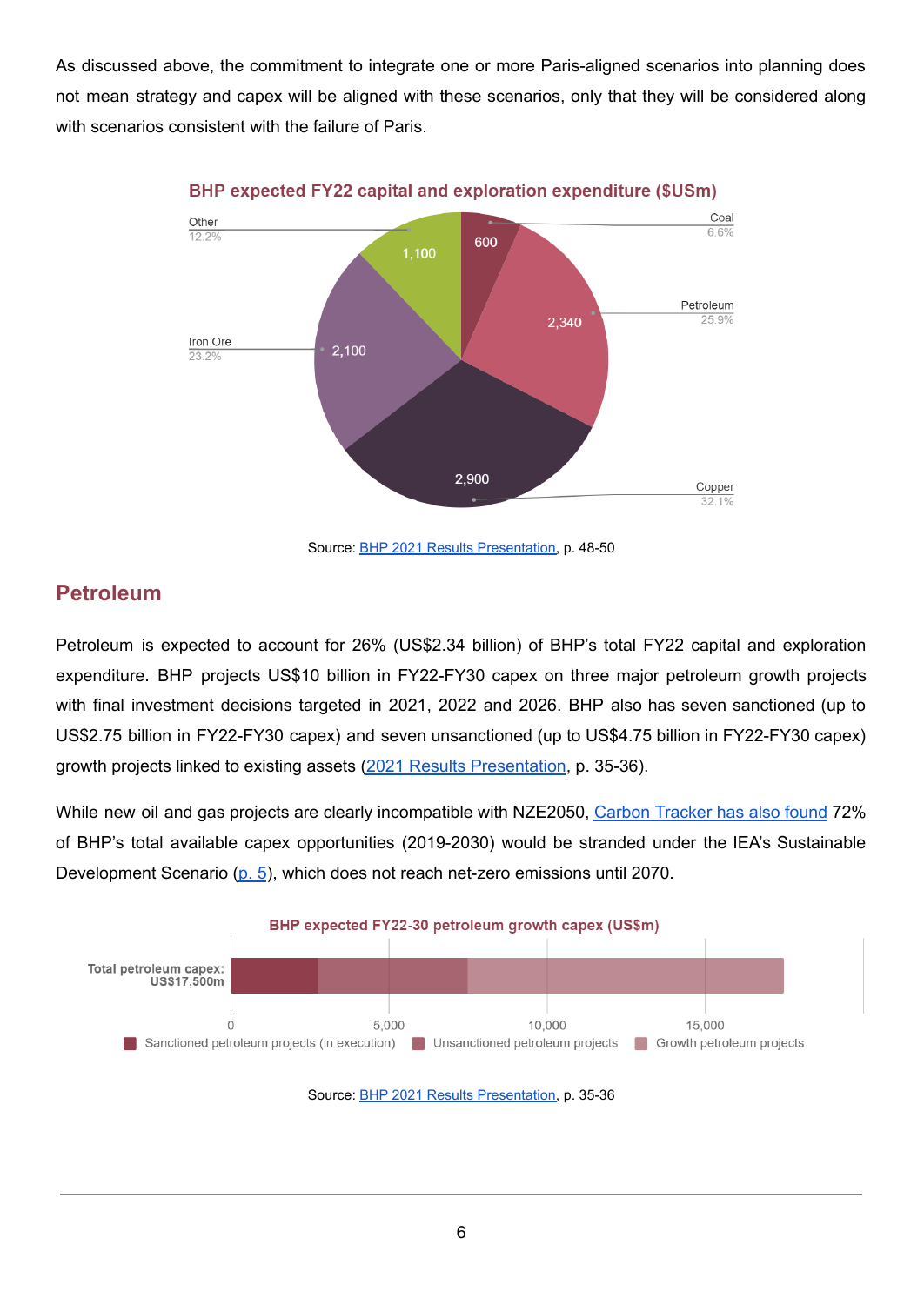**Rather than waste capital developing additional stranded petroleum assets, regardless of whether BHP shareholders are exposed to them directly or through a merged entity, BHP should instead direct that capital to opportunities that present value in a net-zero by 2050 scenario.**

### **Coal**

BHP projects US\$600 million in FY22 capital and exploration expenditure on coal (2021 [Results](https://www.bhp.com/investors/financial-results-operational-reviews/2021) [Presentation,](https://www.bhp.com/investors/financial-results-operational-reviews/2021) p. 50). BHP [produces](https://cdn-api.markitdigital.com/apiman-gateway/ASX/asx-research/1.0/file/2924-02420992-3A575751?access_token=83ff96335c2d45a094df02a206a39ff4) over 40 Mt of metallurgical (coking) coal each year (p. 243), with some mining leases expiring as late as 2043 and options to renew those leases (p. 231). In fact, the BHP Mitsubishi Alliance (BMA) metallurgical coal joint venture has [recently](https://www.australianmining.com.au/news/caval-ridge-extension-on-the-cards-for-bma/) applied to extend the life of its 15 Mtpa capacity Caval Ridge mine in Queensland by 31 years to 2056.

In [NZE2050](https://www.iea.org/reports/net-zero-by-2050), "Demand for coking coal falls at a *slightly* slower rate than for steam coal, but existing sources of production are sufficient to cover demand through to 2050" (p. 103). **Any capex to expand or extend metallurgical coal production would therefore be incompatible with NZE2050.**

BHP is [looking](https://cdn-api.markitdigital.com/apiman-gateway/ASX/asx-research/1.0/file/2924-02420992-3A575751?access_token=83ff96335c2d45a094df02a206a39ff4) to sell its stake in the smaller of its metallurgical coal ventures (BHP Mitsui Coal), as well as its Mt Arthur thermal coal mine (p. 7). Having so far failed to find a buyer for Mt Aruther, BHP is [seeking](https://www.reuters.com/business/energy/bhps-mt-arthur-bind-illustrates-minings-coal-dilemma-2021-04-30/) [approval](https://www.reuters.com/business/energy/bhps-mt-arthur-bind-illustrates-minings-coal-dilemma-2021-04-30/) to extend its lifetime by 19 years to 2045. The Mt Arthur business (New South Wales Energy Coal) recorded a total impairment of US\$1.7 billion (after tax) in FY21, with the overall recoverable amount of that business now *negative* US\$300 million (2021 Results [Presentation,](https://www.bhp.com/investors/financial-results-operational-reviews/2021) p. 45, 60). Mt Arthur [reportedly](https://www.reuters.com/business/energy/bhps-mt-arthur-bind-illustrates-minings-coal-dilemma-2021-04-30/) faces US\$1 billion in site remediation costs. BHP's is [reportedly](https://www.abc.net.au/news/2021-09-16/bhp-tells-miners-in-nsw-hunter-valley-move-interstate-or-resign/100460530) already forcing some workers at Mt Arthur to move interstate or resign, a move which has been labelled "appalling" treatment of workers by the Construction, Forestry, Maritime, Mining and Energy Union.

**Despite the clear declines in coal production required under a net-zero by 2050 scenario, BHP is seeking to expand and extend its production, while simultaneously attempting to avoid its environmental and social responsibilities by divesting some coal assets.**

### **Divestment plans insufficient to manage all risks**

Mt Arthur provides an example of BHP's apparent approach to fossil fuel production and climate risk: facilitate expansion, then divest and attempt to avoid responsibilities such as achieving real world emission reductions, employee support, and site remediation.

This strategy is further evidenced by the proposed deal to merge the petroleum business with Woodside. If the proposed Woodside merger goes ahead, BHP's current shareholders would remain exposed to the increasing stranded asset risks associated with further capex being directed to petroleum projects that are incompatible with a net-zero by 2050 scenario, via the Woodside shares they would receive in the deal.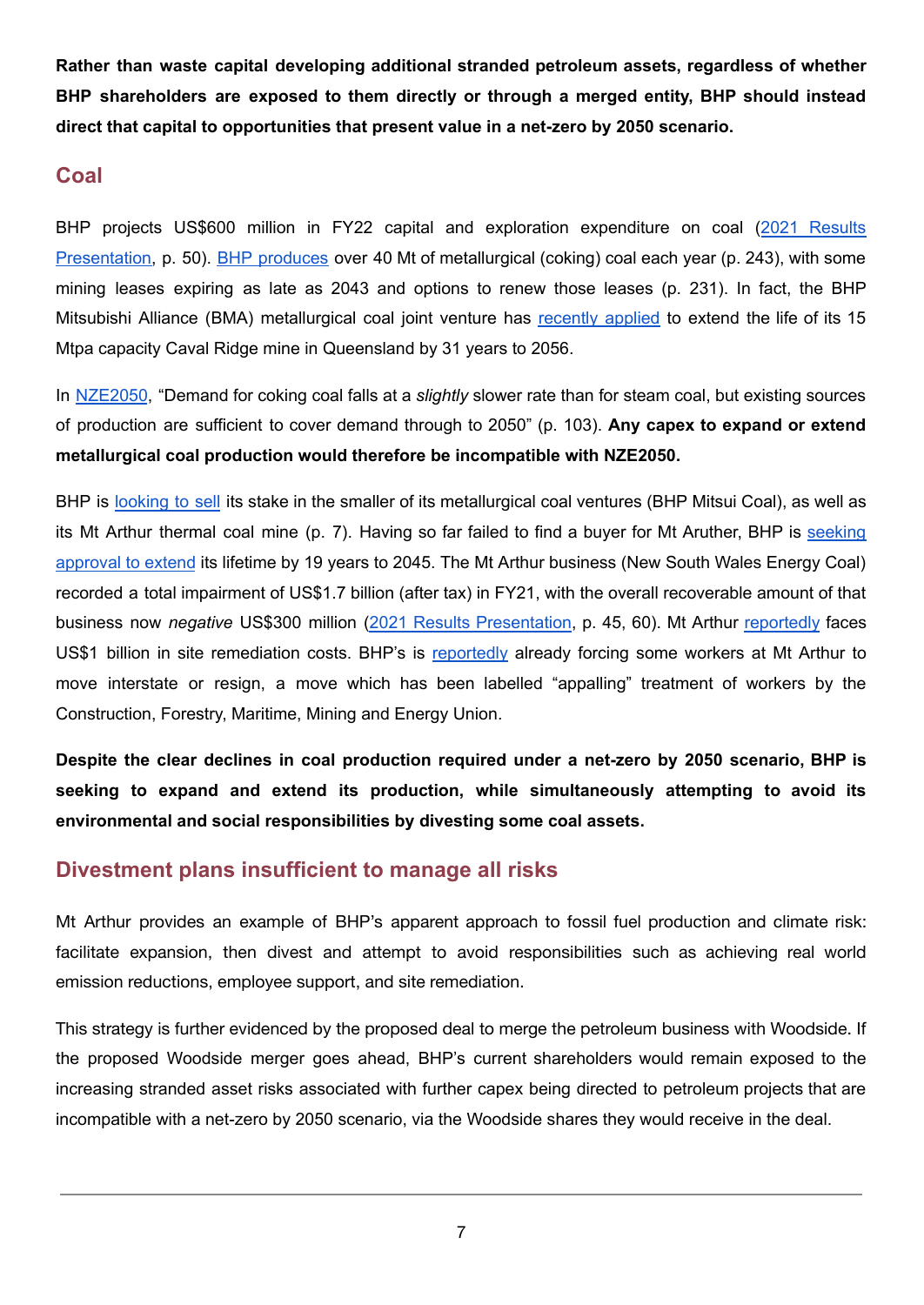**Support for this resolution is required for shareholders to avoid exposure to Woodside's increasing production plans, and instead ensure BHP manages its fossil fuel assets in line with shareholders' best interests.**

# **Increasing physical risks**

Facilitating expansion and extension of fossil fuel production, which is incompatible with limiting warming to 1.5°C and achieving net-zero emissions by 2050, increases physical climate change risks. This risk is amplified in the event that BHP partially or fully divests its fossil fuel production assets to companies with even less regard for managing climate risk. Universal owners should be extremely concerned about the prospect of BHP creating opportunities for itself or other companies to pursue additional fossil fuel production that will only exacerbate physical climate impacts.

The IPCC's Sixth [Assessment](https://www.ipcc.ch/report/ar6/wg1) Report shows that at the current level of warming (around 1°C above pre-industrial levels), human-induced climate change is already increasing many weather and climate extremes around the world, including heatwaves, heavy rain events, and droughts. Every fraction of a degree of further warming increases the severity of these impacts. The difference between 1.5°C and 2°C of warming would result in (see Summary for [Policymakers](https://www.ipcc.ch/report/ar6/wg1/downloads/report/IPCC_AR6_WGI_SPM.pdf) p. 23):

- 62% increase in the frequency of extreme heat events, with events that occurred once in 50 years on average in a climate without human influence occurring every 3.6 years on average at 2°C;
- 13% increase in heavy rainfall events, with events that occurred once in 10 years on average in a climate without human influence occurring every 5.9 years on average at 2°C;
- 20% increase in drought in dry regions, with events that occurred once in 10 years on average in a climate without human influence occurring every 4.2 years on average at 2°C.

BHP operates in some of the hottest and driest parts of the world, and mining projects are inherently [susceptible](https://www.wsj.com/articles/flooding-inundates-australias-coal-mines-and-farms-a-year-after-wildfires-raged-11616498507) to flooding in heavy rainfall events. The company's assets and employees, and therefore production and revenue, face significant risk from the physical impacts of climate change. As shown by the IPCC, these risks become increasingly severe beyond 1.5°C of global warming.

A [regularly-cited](https://www.nature.com/articles/nclimate2972) study has estimated the value at risk of global financial assets due to physical climate impacts at US\$24.2 trillion by 2100, although even this figure is [expected](https://impaxam.com/wp-content/uploads/2020/09/20200924_physical_climate_risk.pdf) to be an underestimate. **Investors should therefore be doing everything within their power to ensure companies and assets they are exposed to act to limit warming to 1.5°C. BHP, however, is pursuing and facilitating expansionary fossil fuel production plans incompatible with that goal.**